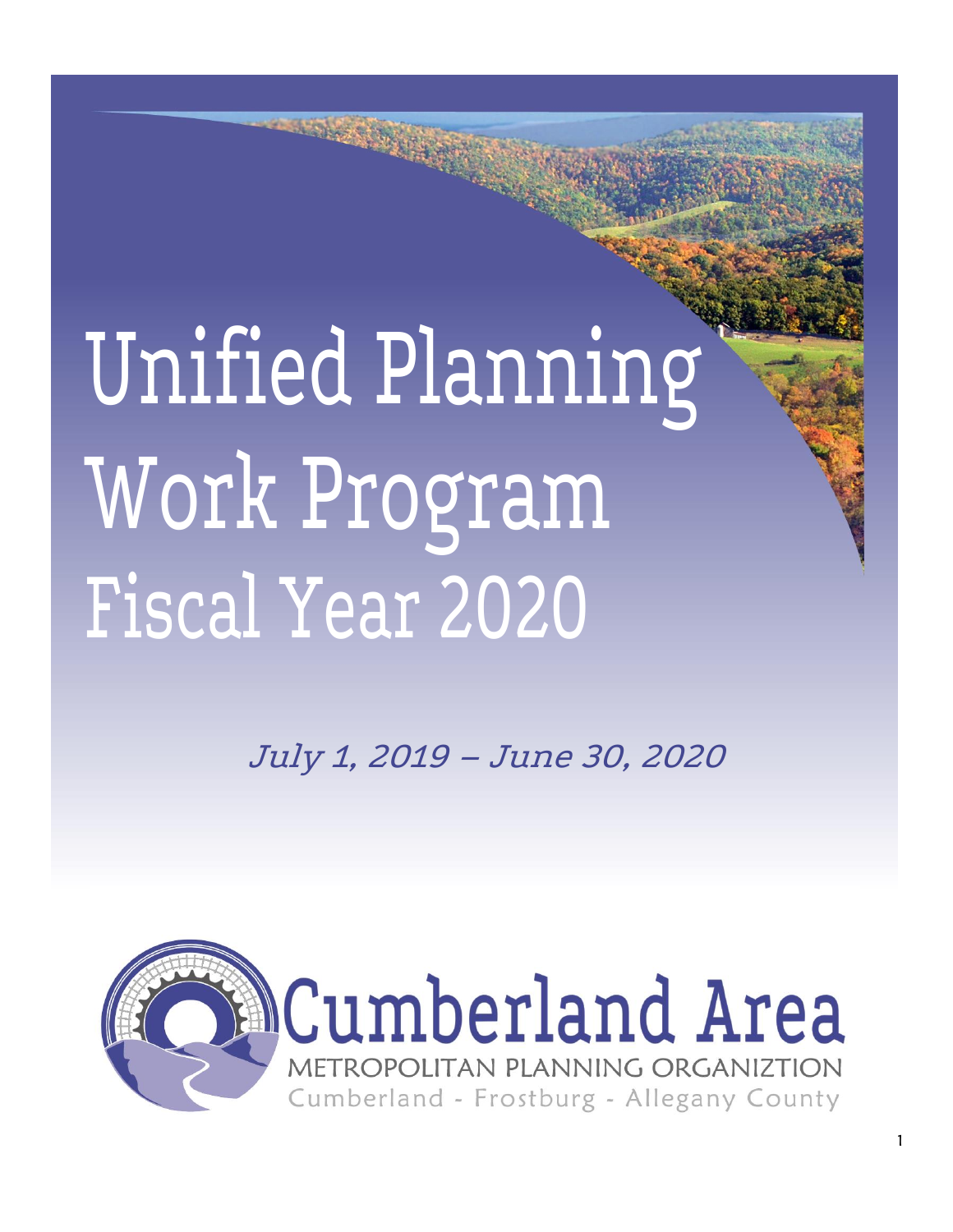# Cumberland Area Metropolitan Planning Organization Website: alleganygov.org/277/Cumberland-Area-MPO

#### MPO Coordinator: Roy S. Cool

email: rcool@alleganygov.org phone: (301)-722-6360

#### Planner: Siera Wigfield

email: swigfield@alleganygov.org phone: (301)-876-9563

Allegany County Office Complex 701 Kelly Road Cumberland, MD 21502-2803

## **Table of Contents**

<span id="page-1-0"></span>

| l. |  |
|----|--|
| А. |  |
| B. |  |
| C. |  |
|    |  |
| А. |  |
|    |  |
|    |  |
|    |  |
|    |  |
|    |  |
|    |  |
|    |  |
|    |  |
|    |  |
|    |  |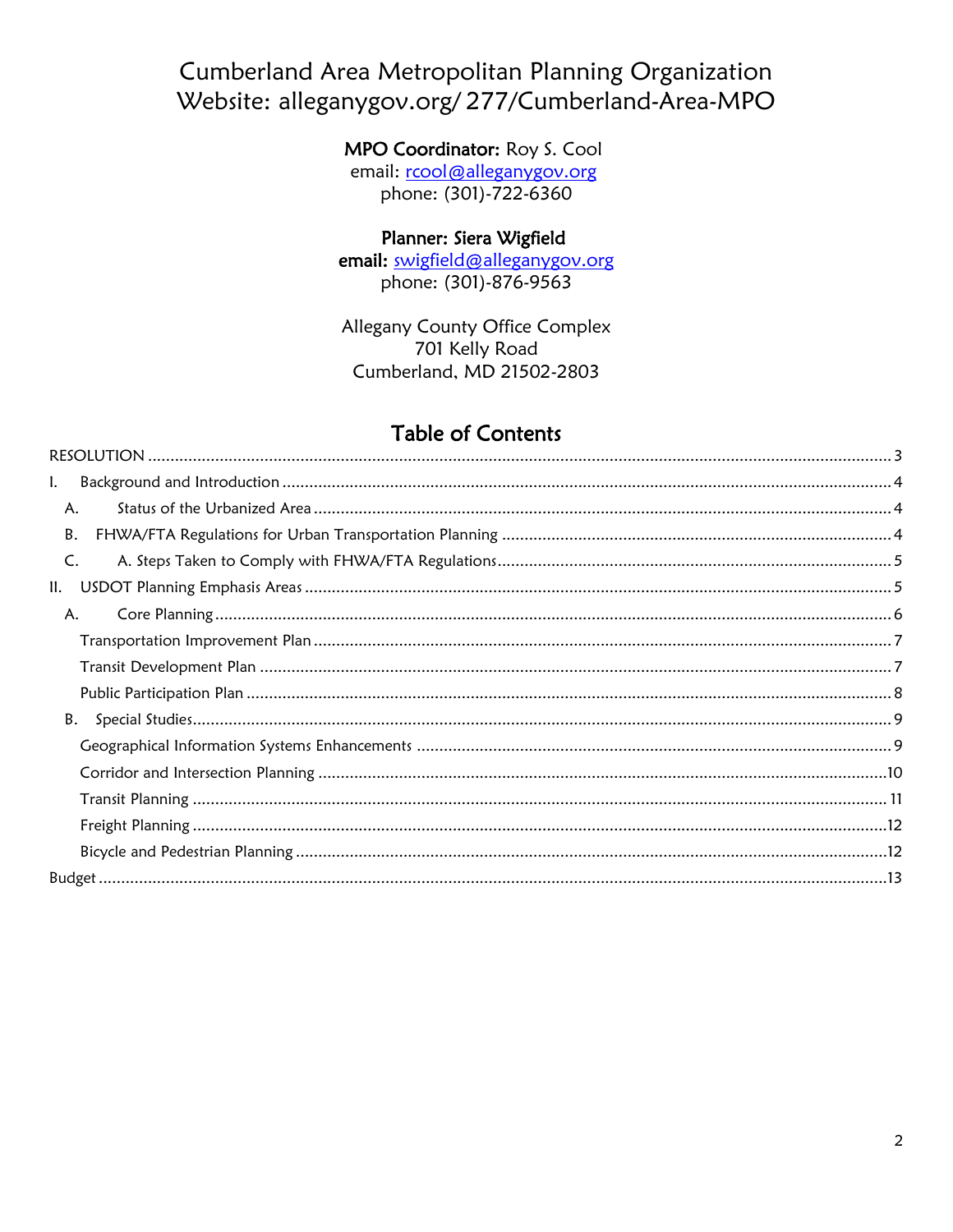# RESOLUTION

#### No. 19- 11

Resolution endorsing the Draft Fiscal Year 2020 Unified Planning Work Program, approving its submission to both the Federal Transit Administration and the Federal Highway Administration.

WHEREAS, the Cumberland Area Metropolitan Planning Organization was established to manage and provide policy direction to the Unified Planning Work Program in accordance with Federal requirements, and the Allegany County Commissioners have been designated as the Metropolitan Planning Organization for this area as approved by Maryland Governor Harry Hughes on May 17, 1982; and

WHEREAS, the staff of the Maryland Department of Transportation, the Cumberland Area Metropolitan Planning Organization Technical Advisory Committee, and the Cumberland Area Metropolitan Planning Organization staff have together prepared a draft work program and budget for Fiscal Year 2020 in compliance with applicable Federal programs and regulations.

NOW, THEREFORE, BE IT RESOLVED that the Allegany County Commissioners acting as the Cumberland Area Metropolitan Planning Organization endorses the Draft Fiscal Year 2020 Unified Planning Work Program; approves its submission to the appropriate Federal agencies, contingent on no significant public comment; and declares its intent to enter into contractual arrangements as necessary to carry out the work, with the understanding that if the work program and budget is revised through negotiations with Federal funding agencies it will be subject to approval by the Cumberland Area Metropolitan Planning Organization.

#### ADOPTED THIS 20th day of June, 2019

#### COUNTY COMMISSIONERS OF ALLEGANY COUNTY, MARYLAND

asah C Shade Dresident  $\sum_{i=1}^{\infty}$  Shade, President

 $\frac{1}{2}$ 

Creade V. Brodie, Jr., Commissioner

 $\overline{\phantom{a}}$ 

avid J. Caporale, Commissioner

 $A^T$ \_\_\_\_\_\_\_\_\_\_\_\_\_\_\_\_\_\_\_\_\_\_\_\_\_\_\_\_\_\_

andon S. Butler County Administrator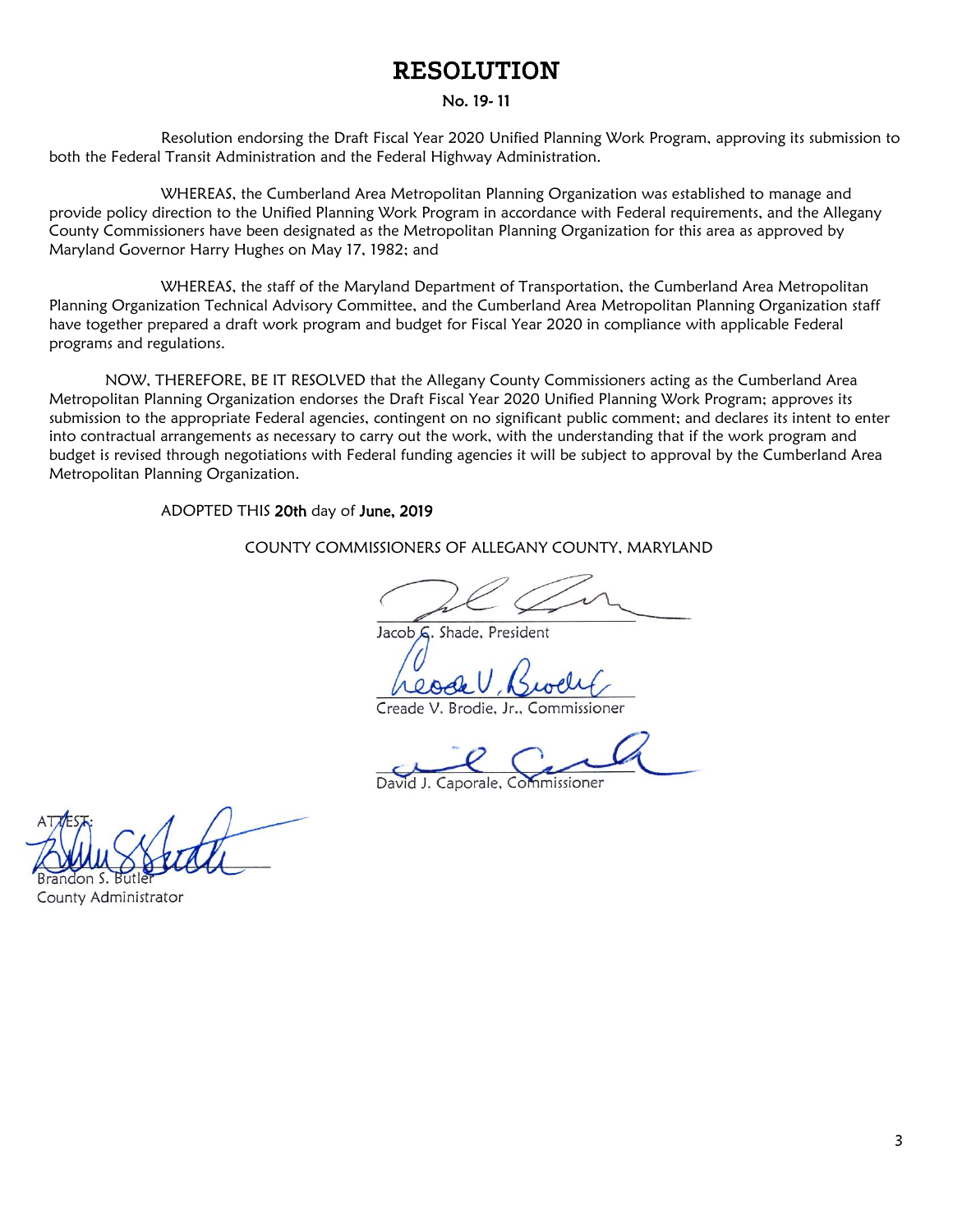# <span id="page-3-0"></span>I. Background and Introduction

# <span id="page-3-1"></span>A. Status of the Urbanized Area

The Cumberland Urbanized Area as defined by the U.S. Census in 1980 and 1990 included portions of Allegany County Maryland and Mineral County West Virginia. The Maryland portion included Cumberland and Frostburg and the surrounding areas. The requirement for classification as an urbanized area is a population of at least 50,000. The population of the urbanized area in 1980 was approximately 59,000, and in 1990 it declined to 54,655. In 2000 the population decreased 4.87% to 52,115 and in 2010 the population decreased 0.42% to 51,899.

# <span id="page-3-2"></span>B. FHWA/FTA Regulations for Urban Transportation Planning

Since the 1960's, the federal government has established urban transportation planning requirements in all metropolitan areas, as a prerequisite to the approval of federal funding (23 CFR Part 450 and 49 CFR Part 613). The regulations require a continuing, comprehensive and cooperative (3-C) planning process in all urbanized areas of more than 50,000.

The Federal Highway Administration (FHWA) and the Federal Transit Administration (FTA) of the U.S. Department of Transportation issued amendments effective June 30, 1983 to their existing regulations governing urban transportation planning under FHWA and FTA grant programs. These amendments were partially intended to simplify administration of the planning process for urbanized areas under 200,000 population such as the Cumberland area.

In 1991 the Intermodal Surface Transportation Efficiency Act (ISTEA) was passed. This act revised some of the established regulations and procedures and placed a new emphasis on Metropolitan Planning Organizations. As part of this Act the MPO planning process has been more specifically defined and new planning requirements have been prescribed.

In 1998 the Transportation Equity Act for the  $21<sup>st</sup>$  Century (TEA-21) was passed continuing the initiatives of the 1991 Act, and adding several new provisions and programs.

In 2005 the Safe Accountable, Flexible, Efficient Transportation Equity Act: A Legacy for Users (SAFETEA-LU) was passed. This Act which provides for the Country's largest surface transportation investment ever retained most of the planning provisions of the previous legislation and added several new metropolitan transportation planning requirements. SAFETEA‐LU expired in 2009 and after a series of Continuing Resolutions, Moving Ahead for Progress in the 21st Century (MAP‐21) was signed into law.

MAP-21 is a two-year bill that seeks to build on and refine many of the highway, transit, bike and pedestrian programs and policies established by ISTEA in 1991. MAP-21 seeks to focus the federal aid program on the following national goals:

- 1. Safety;
- 2. Infrastructure;
- 3. Congestion Reduction;
- 4. System Reliability;
- 5. Freight Movement and Economic Vitality;
- 6. Environmental Sustainability; and
- 7. Reduced Project Delivery Dates.

On December 4, 2015, President Obama signed into law Fixing America's Surface Transportation Act (FAST Act). The FAST Act provides funding certainty for infrastructure planning and capital programming over a five-year timeframe extending from FY 2016 through FY 2020. Overall, the FAST Act maintains current program structures and funding shared between highways and transit. Also, the law makes changes and reforms to many Federal transportation programs, including, streamlining the review and approval processes for new transportation projects, providing new safety tools, and establishing new programs to advance critical freight projects.

This Unified Planning Work Program (UPWP) is a cooperative planning effort by federal, state, and local transportation agencies serving the Cumberland Area MPO Area, and functions as the annual work program for the CAMPO. The purpose of the UPWP is to describe and coordinate all transportation planning activities to be completed with federal, state, and local resources during a fiscal year, and is designed to make the transportation planning process consistent with the appropriate federal regulations. Included in the UPWP is a budget detailing how each fund source will be utilized. The UPWP is reviewed, revised, and adopted annually.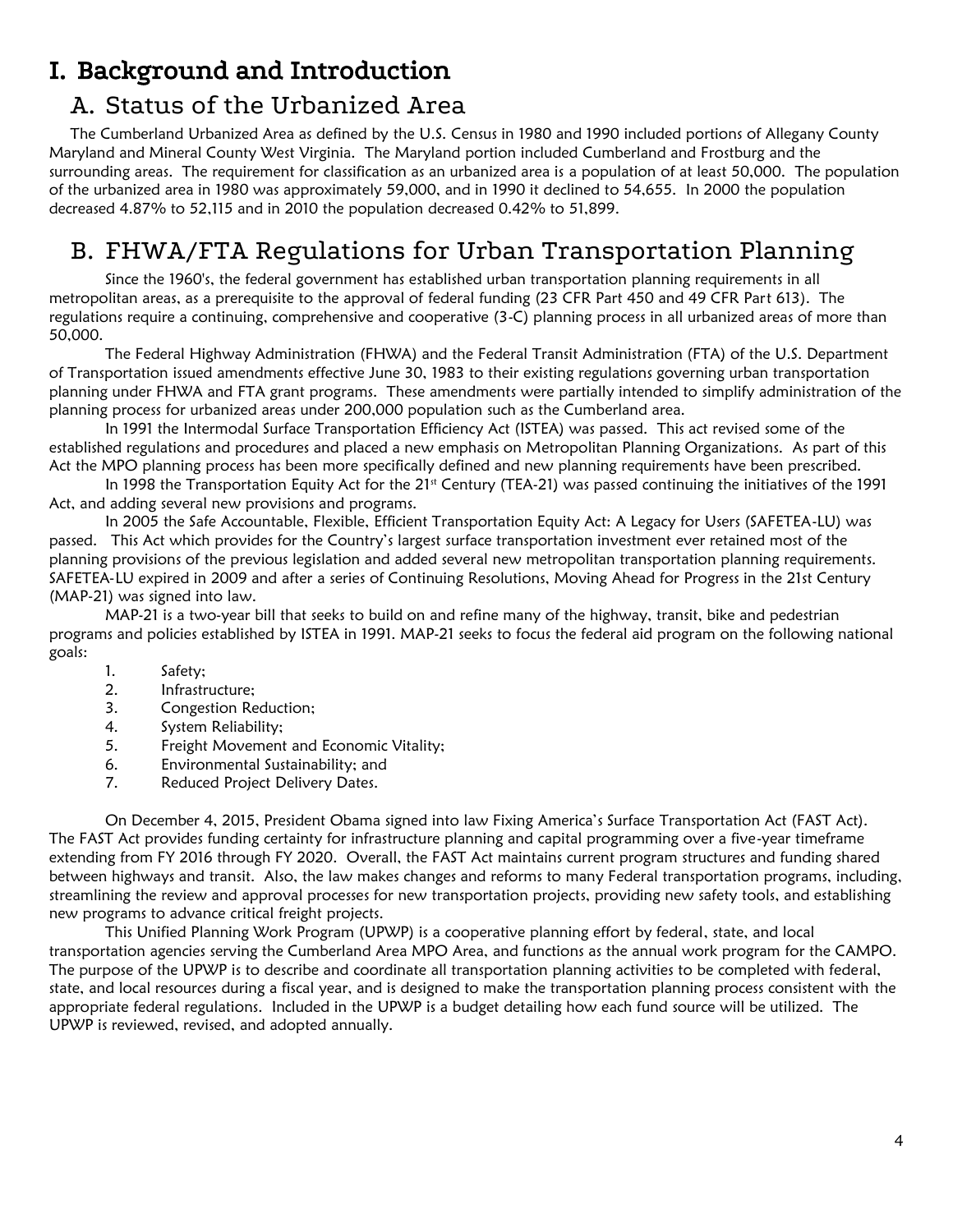# <span id="page-4-0"></span>C. Steps Taken to Comply with FHWA/FTA Regulations

The Allegany County Commissioners, acting as the Cumberland Area Metropolitan Planning Organization (MPO), annually approve and amend as appropriate the Transportation Improvement Program as required by U.S. DOT, to be eligible to receive funding for the region's transportation projects

During FY 2018, Staff worked with MDOT to adopt the state of Maryland Transportation Performance Management Safety Targets that were set on August 31, 2017. On January 18, 2018, the MPO adopted these state safety targets. Staff will continue to work in FY 2019 to integrate performance-based plans and processes, including incorporation of PM2 (bridge and pavement condition) and PM3 (system performance, freight and CMAQ) highway performance measure targets and transit safety performance measures targets. Cumberland MPO is on schedule by setting the PM2 and PM3 performance targets by the due date of November 20, 2018. In FY 2019 these performance measures were updated and acknowledged in a letter to MDOT.

# <span id="page-4-1"></span>II. USDOT Planning Emphasis Areas

The work tasks within this UPWP are reflective of CAMPO and MDOT's work to the establishment of performance targets, the use of performance measures to track progress towards meeting those targets, and a performance driven outcome-based approach to transportation planning and decision making.

USDOT has published circular on Planning Emphasis Areas (PEAs). The PEAs are topical areas that USDOT wants to place emphasis on as the MPOs and State DOTs develop their respective planning work programs. The PEAs for Federal FY 2019 include:

#### Map-21 Implementation

• *Transition to Performance Based Planning and Programming.* 

#### Models of Regional Planning Cooperation

• *Promote cooperation and coordination across MPO boundaries and across State boundaries where appropriate to ensure a regional approach to transportation planning.* 

#### Ladders of Opportunity

• *Access to essential services – as part of the transportation planning process, identify transportation connectivity gaps in access and essential services.*

CAMPO has developed tasks in this FY2020 UPWP that address each of the PEAs as shown in the table below. A detailed description of each task is included under each task heading of this document.

| <b>Planning Emphasis Area</b>                   | <b>CAMPO Task</b>                 |
|-------------------------------------------------|-----------------------------------|
| Map-21 Implementation                           | <b>Transit Planning</b>           |
| Transition to Performance Based Planning and    | Corridor and Intersection Studies |
| Programming.                                    | GIS Enhancements                  |
|                                                 | MPO Administration                |
|                                                 | Long Range Transportation Plan    |
|                                                 | Transportation Improvement Plan   |
| Models of Regional Planning Cooperation         | <b>Transit Planning</b>           |
| Promote cooperation and coordination across     | Freight Planning                  |
| MPO boundaries and across State boundaries here | Corridor and Intersection Studies |
| appropriate to ensure a regional approach to    | Public Participation Plan         |
| transportation planning.                        | Long Range Transportation Plan    |
|                                                 |                                   |
| Ladders of Opportunity                          | <b>Transit Planning</b>           |
| Access to essential services $-$ as part of the | Corridor and Intersection Studies |
| transportation planning process, identify       | <b>GIS</b> Enhancements           |
| transportation connectivity gaps in access and  | Public Participation Plan         |
| essential services.                             | Long Range Transportation Plan    |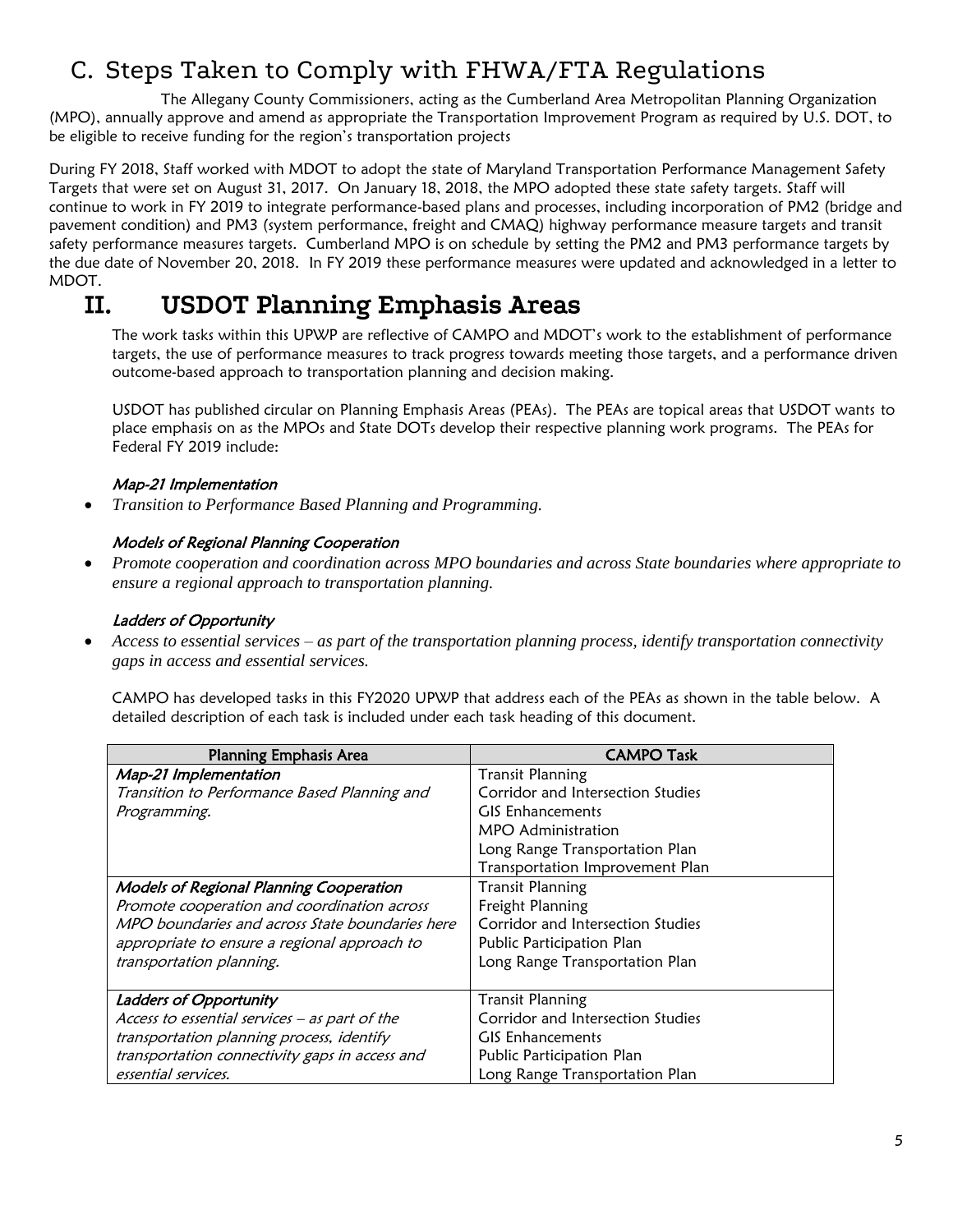# <span id="page-5-0"></span>A. Core Planning

# **A. MPO Administration**

#### **Objective**

This is a continuing task and includes all necessary coordination and administration associated the performance of the urban transportation planning process through this Unified Planning Work Program. Included in this activity is the coordination between federal, state, county and municipal levels of government by the MPO.

#### **Previous Work**

Ongoing task.

## **Methodology**

- Participation in and attendance at meetings of the Association of Metropolitan Planning Organizations.
- Development of the FY 2021 Unified Planning Work Program.

#### **End Product**

FY 2021 Unified Planning Work Program

- Training of CAMPO Staff.
- Input of CAMPO Staff and coordination with MDOT
- Current adopted documents, to include the Prospectus and Bylaws, Public Participation Plan, Title VI Plan, etc.
- A tabulation of relevant traffic studies and data within the CAMPO MPA.
- CAMPO review and processing of invoices and prepare reimbursements.

| Participating Agencies     | Funding     |             |
|----------------------------|-------------|-------------|
| Cumberland Area MPO & MDOT | FHWA        | \$6,000.00  |
|                            | <b>FTA</b>  | \$1,600.00  |
| Project Schedule           | <b>MDOT</b> | \$1,200.00  |
|                            | County      | \$1,200.00  |
| Ongoing                    | Total       | \$10,000.00 |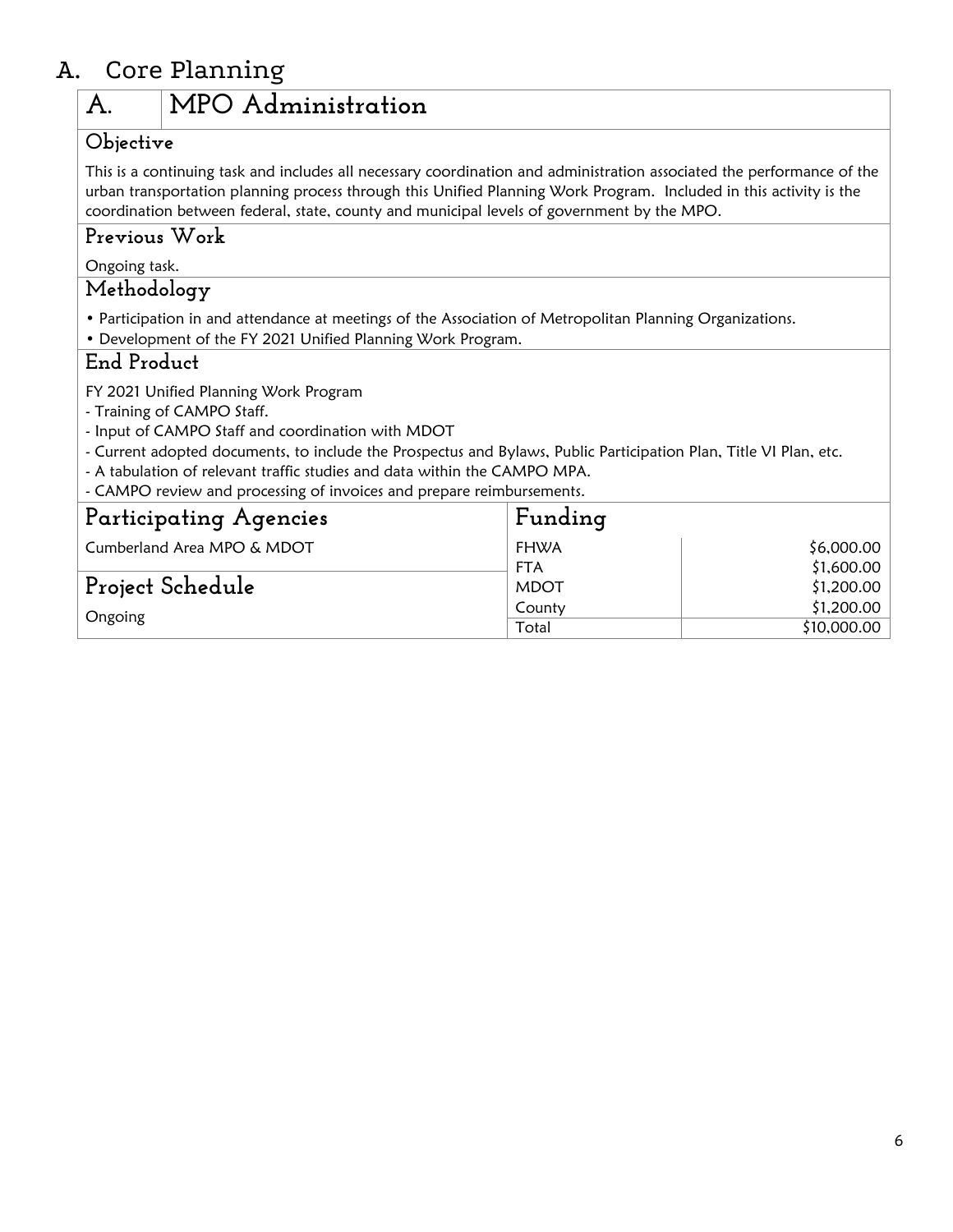# <span id="page-6-0"></span>**B. Transportation Improvement Plan**

## **Objective**

To update the Cumberland Urbanized Area Transportation Improvement Program (TIP) for FY 2020 – FY 2023 as specified by the Federal urban transportation planning requirements.

## **Previous Work**

FY 2019 – FY 2022 & FY 2017 – FY 2021 Cumberland Area Transportation Improvement Program

## **Methodology**

Compile a comprehensive list of federally funded transportation improvements recommended for implementation during the 4 year program period. The document will represent the region's transportation priorities and include realistic financially constrained cost estimates.In addition to the sub-tasks mentioned above this task includes the dayto-day operation of the MPO including but not limited to compliance with requests for data and the preparation of presentations to the MPO Board (The Allegany County Commissioners).

## **End Product**

FY 2020 – FY 2023 Cumberland Area Transportation Improvement Program

| Participating Agencies                                                                            | Funding               |                          |
|---------------------------------------------------------------------------------------------------|-----------------------|--------------------------|
| City of Cumberland, City of Frostburg, Cumberland Area<br>MPO, Allegany County & MDOT             | <b>FHWA</b><br>FTA    | \$5,400.00<br>\$1,440.00 |
| <b>Project Schedule</b>                                                                           | <b>MDOT</b><br>County | \$1,080.00<br>\$1,080.00 |
| Draft / Adoption - Spring 2019. Amendments and<br>Administrative Modifications - as needed basis. | Total                 | \$9,000.00               |

<span id="page-6-1"></span>**C. Transit Development Plan**

#### **Objective**

To ensure the Transportation Development Plan (TDP) prepared by the Allegany County Transit is consistent with the CAMPO LRTP

## **Previous Work**

Allegany County Transit has prepared and adopted previous versions of the TDP. The CAMPO has an adopted LRTP containing a multi-modal Transportation element, which includes a narrative about transportation services provided by Allegany County Transit.

## **Methodology**

The CAMPO annually reviews the TDP to ensure consistency with the LRTP. This will include, when necessary, discussions amongst CAMPO staff, MTA, and Allegany County Transit.

## **End Product**

Consistency between the CAMPO's LRTP and Allegany County Transit's TDP

| Participating Agencies | Funding               |                      |  |  |  |  |  |  |
|------------------------|-----------------------|----------------------|--|--|--|--|--|--|
| MPO and consultants.   | FHWA<br><b>FTA</b>    | \$600.00<br>\$160.00 |  |  |  |  |  |  |
| Project Schedule       | <b>MDOT</b><br>County | \$120.00<br>\$120.00 |  |  |  |  |  |  |
| Ongoing                | Total                 | \$1,000.00           |  |  |  |  |  |  |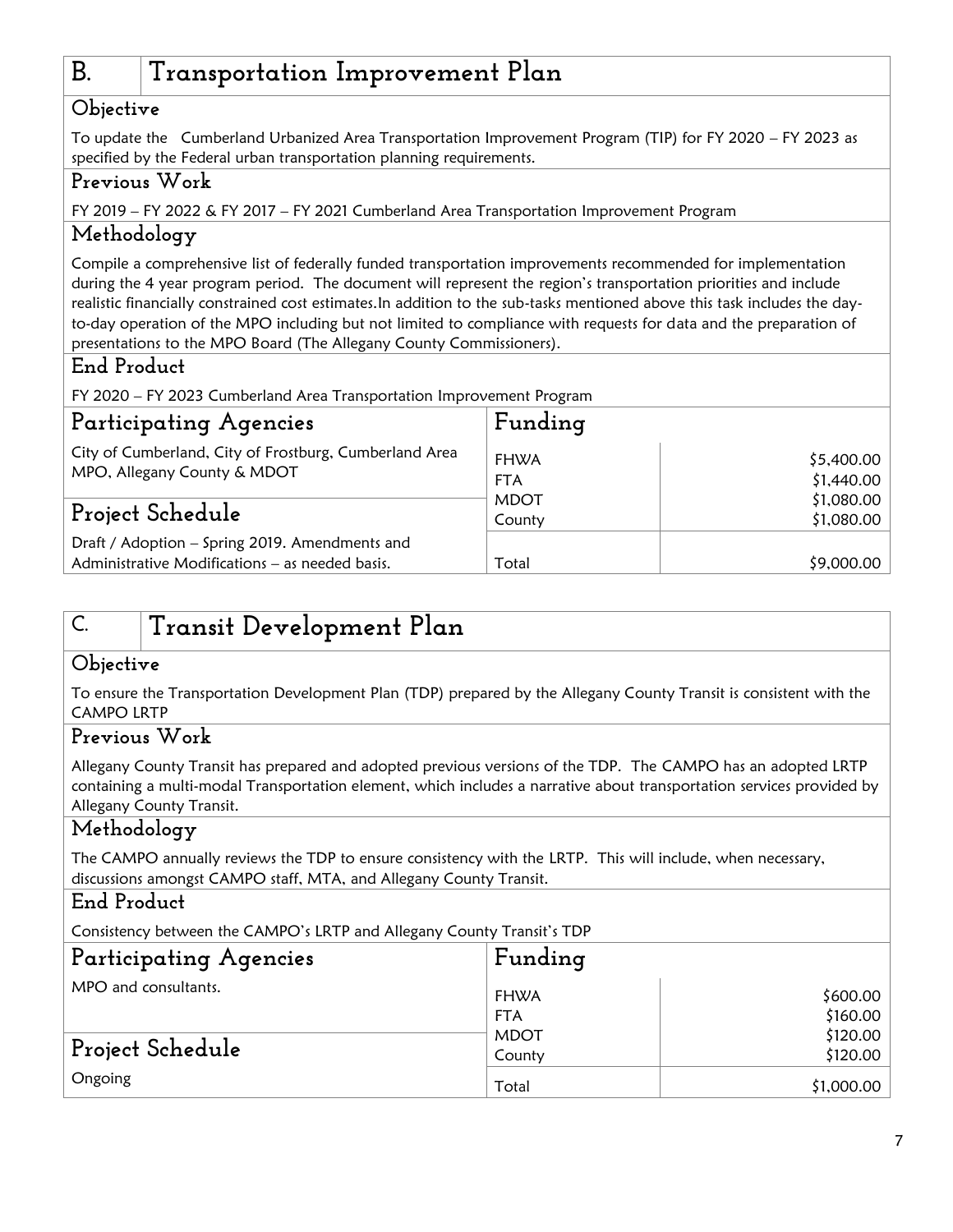# <span id="page-7-0"></span>**D. Public Participation Plan**

## **Objective**

Activities will be undertaken to increase public participation in the CAMPO's transportation planning process.

#### **Previous Work**

A website for the CAMPO was completed in FY 2008 and is maintained to include all organizational documents, including, but not limited to LRTP, TIP, UPWP, Request for Proposals, TAC and Council meeting agenda and minutes, traffic studies and reports, and links to supporting organizations and agencies.

## **Methodology**

Implementation efforts will continue to maintain and, when necessary, update the Public Participation Plan and the Organization's website through regular review and comparison with those developed for other MPO's, as well as modifications to any officially adopted document(s).

#### **End Product**

A current and updated Public Participation Plan; continue to maintain the existing CAMPO website, which contains links to member jurisdictions and organizations; advertise upcoming TAC and MPO Board meeting dates, agendas, and materials; advertise Request For Proposals; and provide a public portal to review existing plans, publications, and work program items (TIP, UPWP, and the LRTP).

| Participating Agencies | Funding               |                        |  |  |  |  |  |
|------------------------|-----------------------|------------------------|--|--|--|--|--|
| MPO Staff              | FHWA<br><b>FTA</b>    | \$3,000.00<br>\$800.00 |  |  |  |  |  |
| Project Schedule       | <b>MDOT</b><br>County | \$600.00<br>\$600.00   |  |  |  |  |  |
| Ongoing                | Total                 | \$5,000.00             |  |  |  |  |  |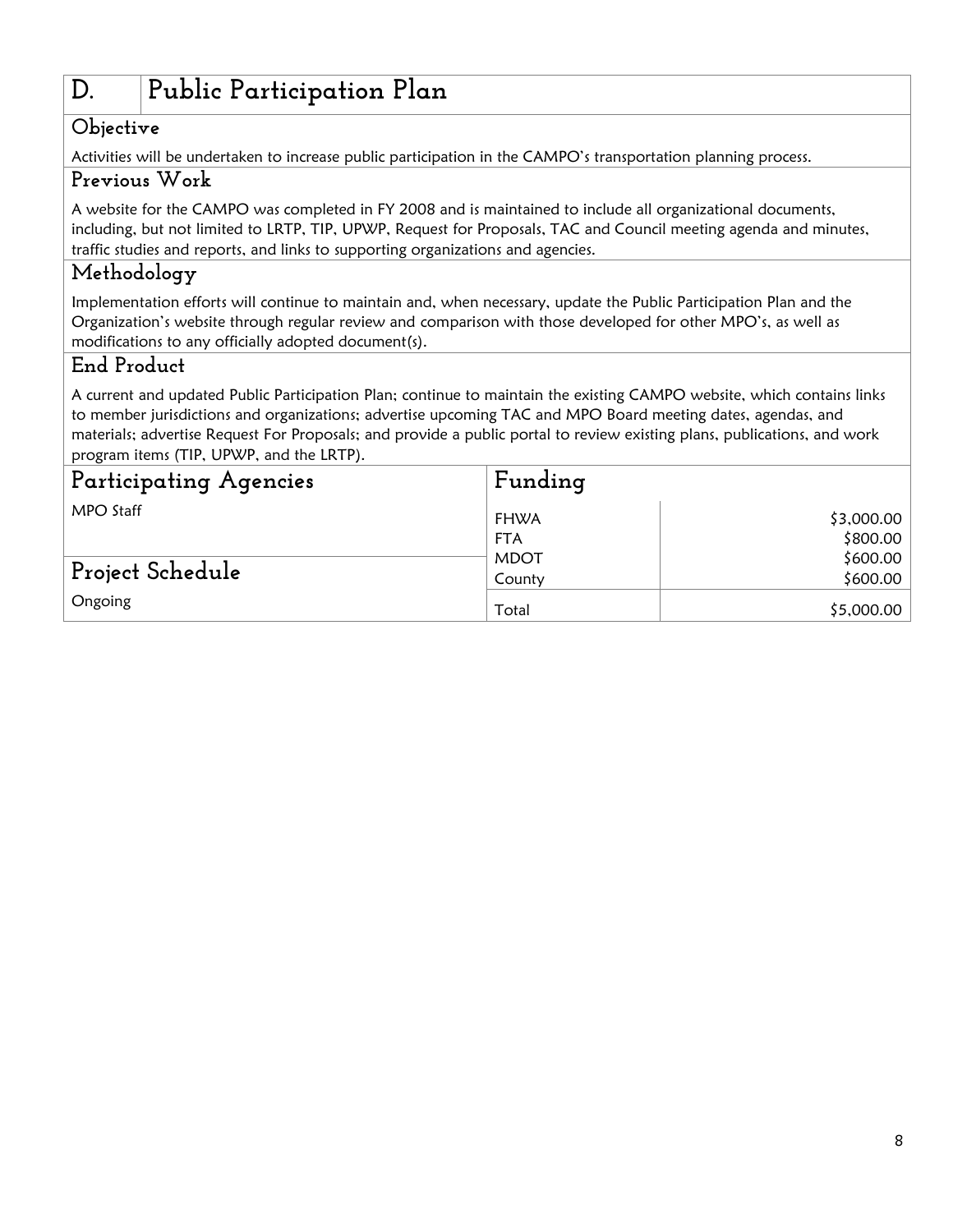# <span id="page-8-1"></span><span id="page-8-0"></span>B. Special Studies

# **1 Geographical Information Systems Enhancements**

#### **Objective**

The County Planning Department has previously initiated work on the development of a Geographic Information System, which is an ongoing coordinated effort between the CAMPO and MDOT. This task will support this effort and develop and utilize data for transportation and land use planning.

#### **Previous Work**

Work on an Enterprise GIS system has been initiated and was utilized extensively during the preparation of a majority of special studies completed to date. Computer hardware and software have been obtained and data collection and network coding have been accomplished, with data updates ongoing. Major accomplishments of the GIS Enhancement efforts of the County include: development of a vector-based parcel layer; creation of geodatabases; and the acquisition of orthophotography.

## **Methodology**

Work is continuing on the development and enhancement of comprehensive multi-jurisdictional GIS. The GIS is used to produce mapping and data for many purposes including: transportation/transit planning; macro-level demand and growth forecasting/modeling; Emergency 911 planning; project impact analysis; comprehensive road inventory and mapping; and ongoing update of land use files and development capacity analysis.

# **End Product**

The GIS database developed from this task will support ongoing transportation planning functions related to mapping and inventory of roadway network infrastructure, and will also assist in the development and completion of the LRTP.

| Participating Agencies | Funding     |            |  |  |  |  |
|------------------------|-------------|------------|--|--|--|--|
| CAMPO and consultants. | <b>FHWA</b> | \$6,174.00 |  |  |  |  |
|                        | <b>FTA</b>  | \$665.00   |  |  |  |  |
|                        | <b>MDOT</b> | \$80.50    |  |  |  |  |
| Project Schedule       | County      | \$80.50    |  |  |  |  |
| Ongoing                | Total       | \$7,000.00 |  |  |  |  |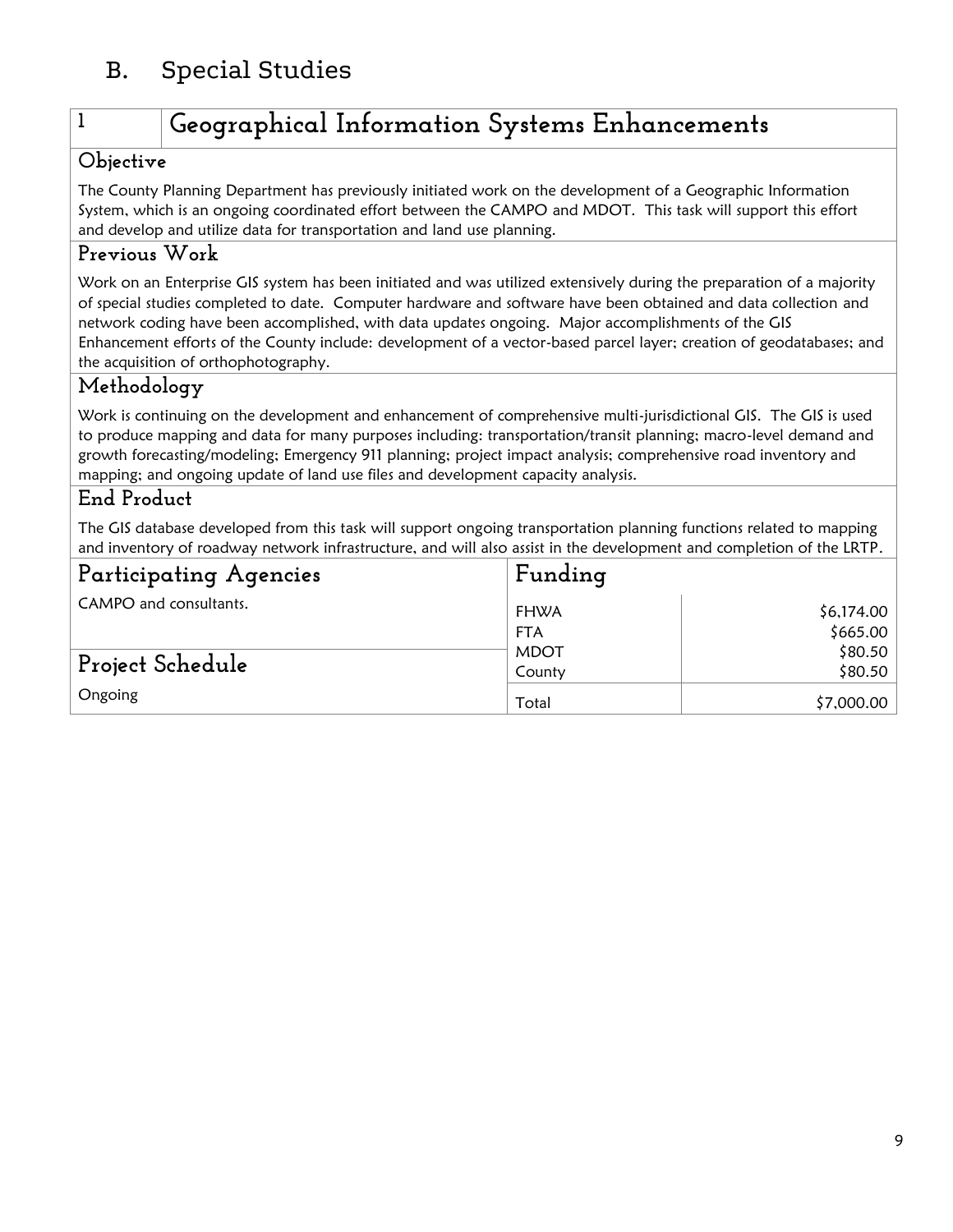# <span id="page-9-0"></span>**2. Corridor and Intersection Planning**

#### **Objective**

To conduct planning-level corridor studies, as well as intersection safety and traffic signal warrant analysis to understand current and future conditions of operational and safety aspects of the road network within the Metropolitan Planning Area.

#### **Previous Work**

The CAMPO has prepared Corridor and Intersection Studies for the City of Cumberland and City of Frostburg.

## **Methodology**

The scope of work will be developed by the CAMPO Staff and members of the Technical Advisory Committee. Professional consulting services will be obtained to conduct and present the findings of project(s).

## **End Product**

Contingent upon available funding, the anticipated deliverables for this task will include a Final Report, which may contain the following: current and future traffic conditions at identified intersections; short, mid, and long-term solutions to improve conditions for motorists, pedestrians, and cyclists along the major thoroughfares; planning-level cost estimates for each proposed recommendation; renderings of major recommended improvements; alternatives to improve intersection(s); and traffic signal warrant analysis.

| <b>Participating Agencies</b>    | Funding     |             |
|----------------------------------|-------------|-------------|
| CAMPO and selected consultant(s) | FHWA        | \$26,869.00 |
|                                  | <b>FTA</b>  | \$1,017.50  |
| Project Schedule                 | <b>MDOT</b> | \$310.00    |
| To be determined                 | County      | \$310.00    |
|                                  | Total       | \$28,506.50 |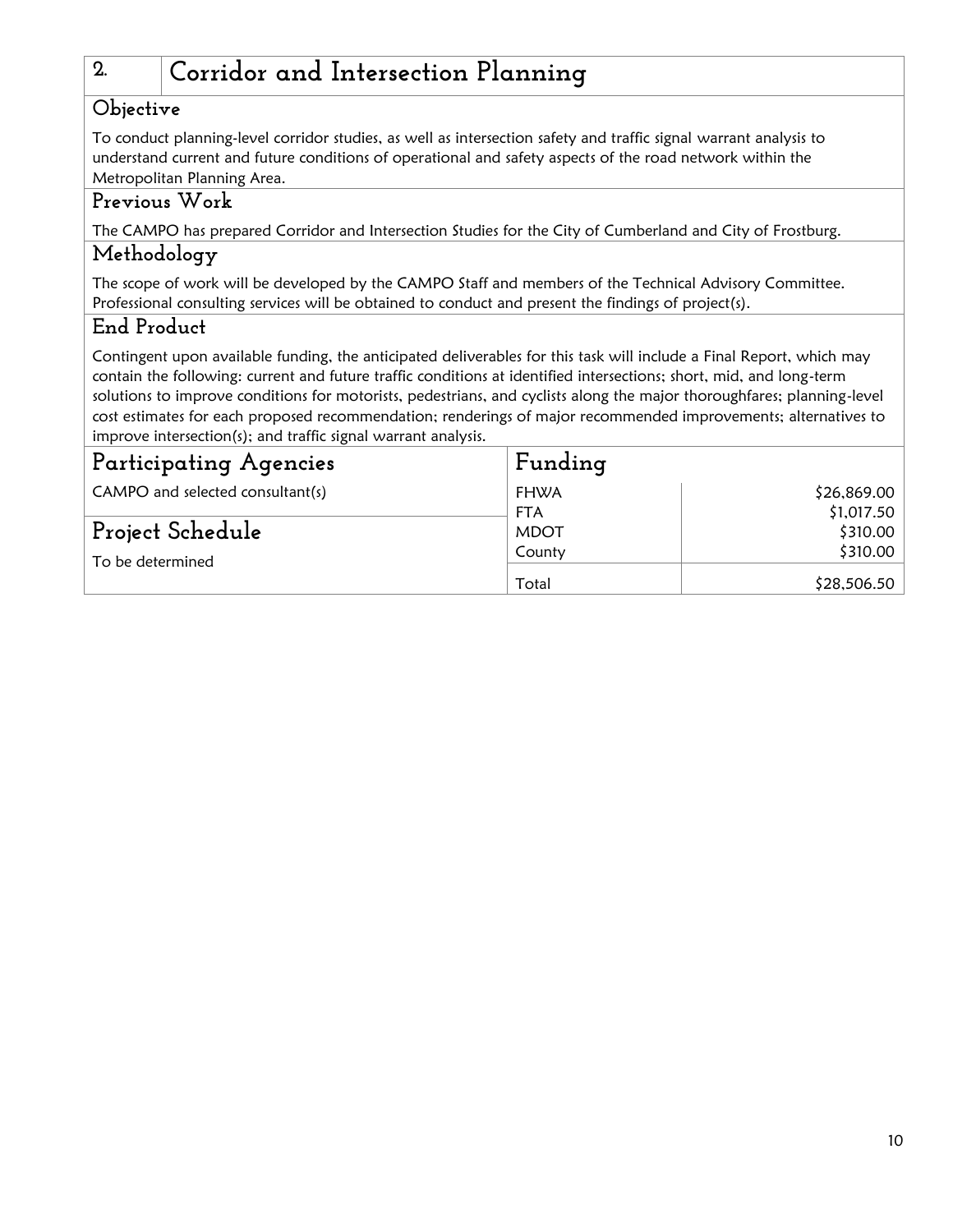# <span id="page-10-0"></span>**3 Transit Planning**

## **Objective**

Consistent with the purpose of the Planning Emphasis Areas – Ladders of Opportunity, funding is allocated to assist Allegany County Transit with planning activities designed to reduce gaps in access to essential services including housing, employment, health care, academic institutions, recreation, and other major activity generators. Funding during this fiscal year will be used to retain professional planning services to prepare and update the Saftey Security and Emegency Prepareness Plan for the Transit

## **Previous Work**

The MPO continues to fund the Allegany County Transit to assist Allegany County Transit with collecting and reportingdata to the National Transit Database (NTD). The September 2006 Transit System Safety, Security and Emergency Preparedness Plan, and the annual updates.

# **Methodology**

The scope of work will be developed by the CAMPO Staff and Allegany County Transit on an as neede basis. The consultant that developed the Transit System Safety Plan will assess and evaluate the effectiveness of the recommendations that have been implemented as a result of the plan. Findings will be documented and if necessary, modifications to the actions and improvements will be proposed.

The MPO staff will organize and hold bi-annual meetings with Transit Advisory Committee.

To assemble data that meets the standards set by the Federal Transit Administration (FTA) for use in the National Transit Database on ridership, mileage and other characteristics of the Allegany County Transit System within the Cumberland Urbanized Area.

# **End Product**

Statistical reports to support the National Transit Database Annual Report and to serve as a basis for service evaluation and route planning.

Update the Saftey Security and Emegency Prepareness Plan Allegany County Transit Other projects as needed.

| Participating Agencies           | Funding                   |                           |  |  |  |  |  |
|----------------------------------|---------------------------|---------------------------|--|--|--|--|--|
| CAMPO and selected consultant(s) | <b>FHWA</b><br><b>FTA</b> | \$15,000.00<br>\$3,447.50 |  |  |  |  |  |
| Project Schedule                 | <b>MDOT</b><br>County     | \$235.00<br>\$235.00      |  |  |  |  |  |
| Ongoing                          | Total                     | \$18,917.50               |  |  |  |  |  |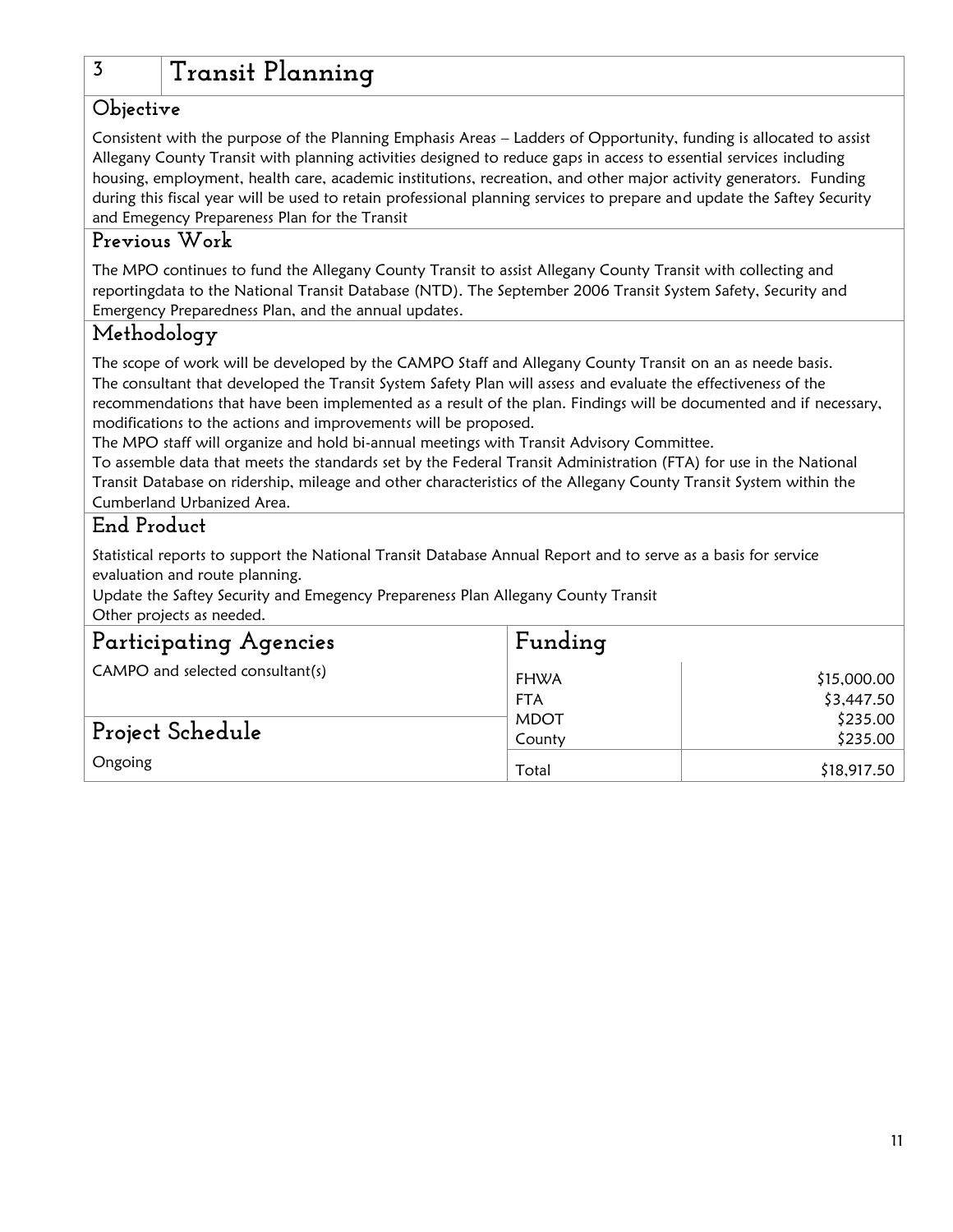# <span id="page-11-0"></span>**4 Freight Planning**

#### **Objective**

Continue to conduct freight planning activities with federal, state, and local agencies; and stakeholders to ensure the safe and efficient movement of goods and services on the regional transportation network. Moreover, maintain and establish partnerships with freight related organizations and private entities.

#### **Previous Work**

The CAMPO has partnered with MDOT to prepare and upadate State freight planning documents.

#### **Methodology**

The scope of work will be developed by the CAMPO Staff and members of the Technical Advisory Committee.

**End Product**

To be determined

| Participating Agencies           | Funding     |            |  |  |  |  |  |
|----------------------------------|-------------|------------|--|--|--|--|--|
| CAMPO and selected consultant(s) | FHWA        | \$2,646.00 |  |  |  |  |  |
|                                  | <b>FTA</b>  | \$285.00   |  |  |  |  |  |
|                                  | <b>MDOT</b> | \$35.00    |  |  |  |  |  |
| <b>Project Schedule</b>          | County      | \$35.00    |  |  |  |  |  |
| Ongoing                          | Total       | \$3,001.00 |  |  |  |  |  |

# <span id="page-11-1"></span>**5 Bicycle and Pedestrian Planning**

#### **Objective**

To collect and develop pedestrian related data and increase planned walking activities within the MPO's Study Area.

#### **Previous Work**

As part of several corridor studies, non-motorized counts and recommendations to improve safety and connectivity of pedestrian networks have been developed, as well as the 2012 Allegany County Bike and Pedesitran Master Plan.

## **Methodology**

The CAMPO will partner with Allegany County Health Department's Walking Committee outreach, educational opportunities, and organizing community walks to promote the importance of walking. The CAMPO is developing GIS data identifying the existing sidewalk network and gaps.

#### **End Product**

| To be determined                |                           |                        |  |  |  |  |  |
|---------------------------------|---------------------------|------------------------|--|--|--|--|--|
| Participating Agencies          | Funding                   |                        |  |  |  |  |  |
| CAMPO and selected consultant(s | <b>FHWA</b><br><b>FTA</b> | \$4,410.00<br>\$475.00 |  |  |  |  |  |
| <b>Project Schedule</b>         | <b>MDOT</b><br>County     | \$88.00<br>\$88.00     |  |  |  |  |  |
| Ongoing                         | Total                     | \$5,061.00             |  |  |  |  |  |